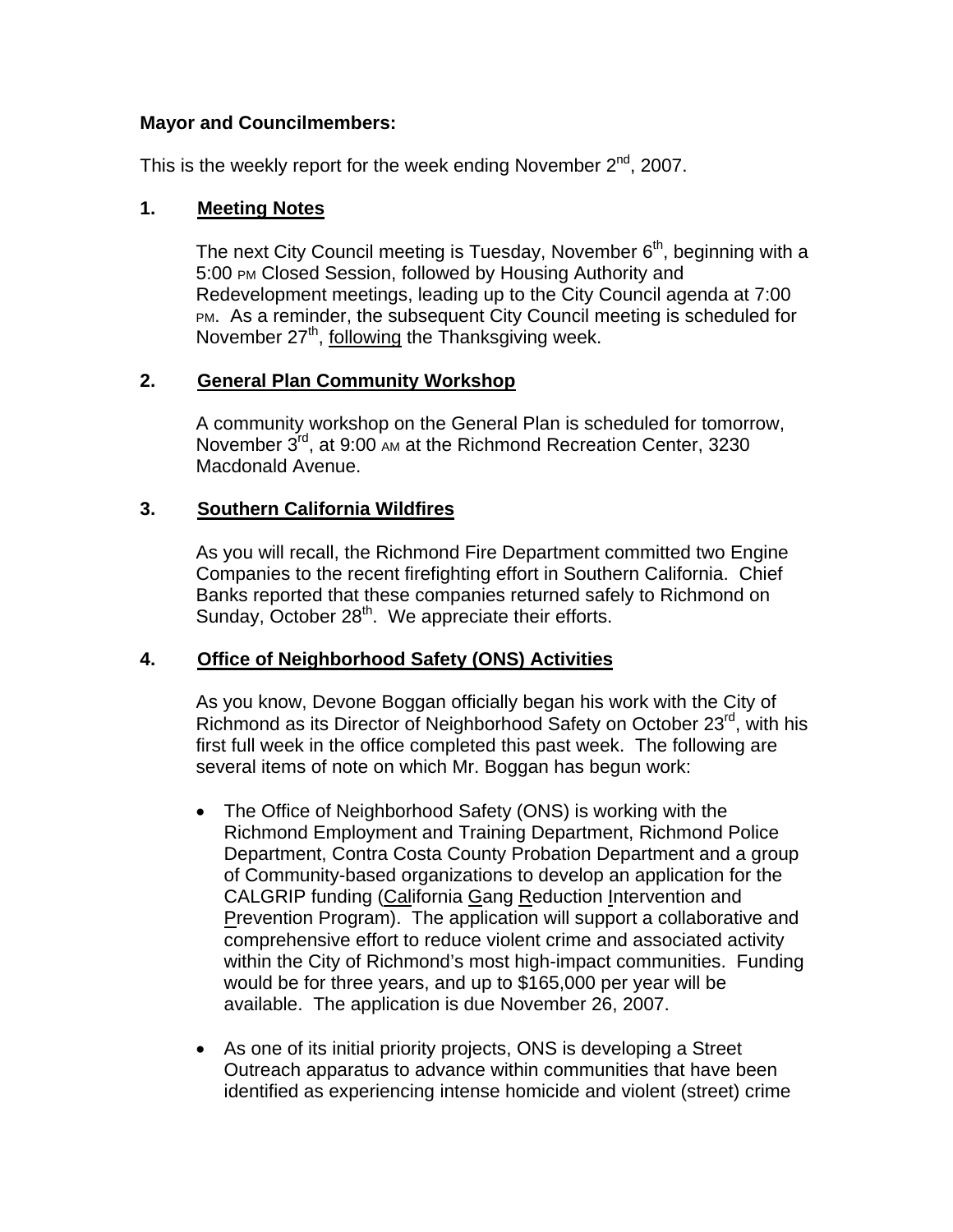activity. ONS held a series of preliminary meetings to address technical, logistical and procedural issues related to effectively implementing this initiative. Meetings included the City Attorney's Office, the Richmond Police Department, the City's Human Resources Department, and Community Services/Recreation Division. Job descriptions for staffing the Street Outreach Teams have been finalized and recruitment and outreach for the positions will soon be listed.

- A meeting was also convened between the City of Richmond and the City of San Pablo to discuss a potential regional approach and partnership relating to the street outreach initiative.
- The ONS, Finance, and Employment and Training Departments convened an initial meeting with the Richmond Improvement Association (RIA) to discuss the status of its contract with the City for the provision of "Re-Entry focused Employment Services". The City will work together with RIA to examine the current contract status, contract deliverables and service capacity associated with the existing agreement. ONS will deliver a report to the City Council by mid-December 2007 of its findings.

# **5. Point Richmond Shores (Toll Brothers) Project Update**

I received a letter this past week from the East Bay Regional Park District that land which the District had thought it owned and could include in a land swap with the City to enhance the Point Richmond Shores site plan, is, in fact, not owned by the District but is still owned by the BNSF railroad. This will necessitate some additional discussions with Toll Brothers and the Concerned Citizens of Point Richmond group to determine what should be the next step to conclude the entitlement for this project. We will keep you informed.

#### **6. Recent Planning Commission Actions of Note**

During its regularly scheduled meeting of October  $4<sup>th</sup>$ , the Planning Commission reviewed and recommended approval of the "Artisan Cove" live/work project on the Ford Peninsula in the area between Marina Way and Harbour Way. In her dissenting vote, the Chair expressed concerns about the project's proximity to rail operations and heavy industry. The Council of Industries has appealed the Planning Commission decision to the City Council.

At its meeting of November  $1<sup>st</sup>$ , the Planning Commission adopted a resolution approving a Conditional Use Permit for the proposed Canyon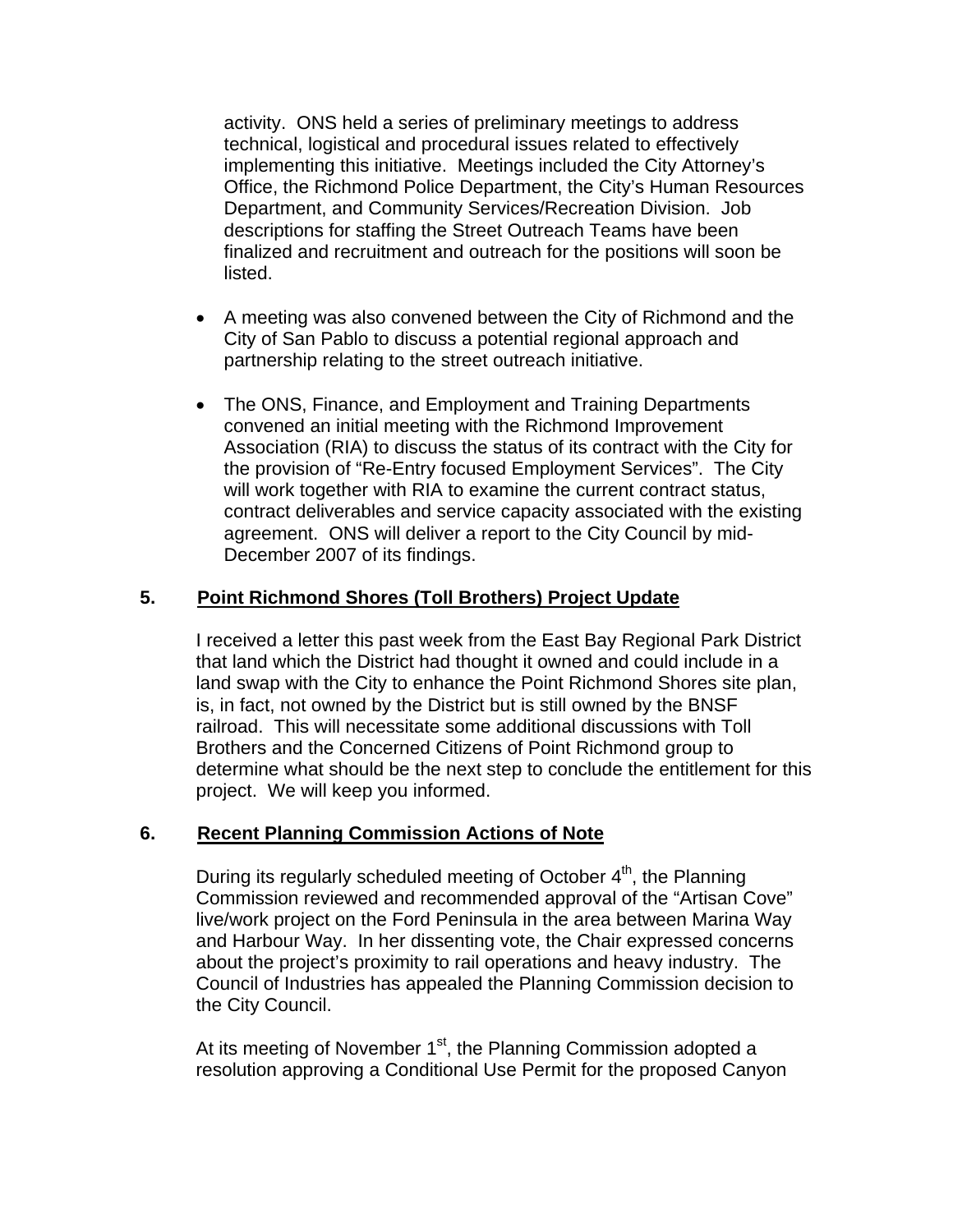Oaks II project, a 36 home residential subdivision in El Sobrante valley that includes a large preservation area.

The Commission also heard an extensive report on the status of mobile vendors in the City and provided direction for further study.

### **7. Update on Development Design Standards**

Draft design standards for Richmond's heritage homes have been posted to the Planning Department WEB site. Spanish Revival, Richmond Bungalow and Craftsman styles are on display. The Richmond Tudor style and the 'post war ranch' style are still in development. The consultants that are working with Planning Department staff on this effort have discovered that Richmond hosts a respectable number of 'International' style homes that were designed during the optimistic post war period. The standards have been favorably received by both the North & East and Richmond Annex districts. A City-wide meeting to review these design standards will be scheduled in early December.

## **8. City Fence Inventory Completed and on File in the Planning Department**

Planning staff members recently completed a data base that contains photographs and forms submitted by homeowners who wished to have their 6-foot front fences registered under the City sponsored amnesty program. This data base will assist the code enforcement department in working with homeowners who wish to install ornamental front fencing. Work is ongoing on a fence brochure that will help homeowners choose fence styles that match their homes and neighborhoods.

# **9. Bi Annual REACT/CERT Community Drill**

On Saturday, October 27, 2007 the City of Richmond hosted its bi-annual CERT (Community Emergency Response Team) Drill with the El Cerrito Fire Department and San Pablo Police Department. Approximately 150 community members, RFD Youth Academy members and emergency responders from the three cities participated in the day long drill.

This drill is the follow up to REACT/CERT classroom curriculum, giving each student a total of 20 hours of training covering emergency preparedness, earthquake response, team management, fire suppression, utility control, cribbing and lifting, disaster medicine, light search and rescue, disaster psychology and terrorism awareness. In Richmond these courses were conducted at Atchison Village, Alvarado School, and the Parchester Community Center. Students received hands on training in fire suppression, cribbing and lifting techniques, disaster first aid and a